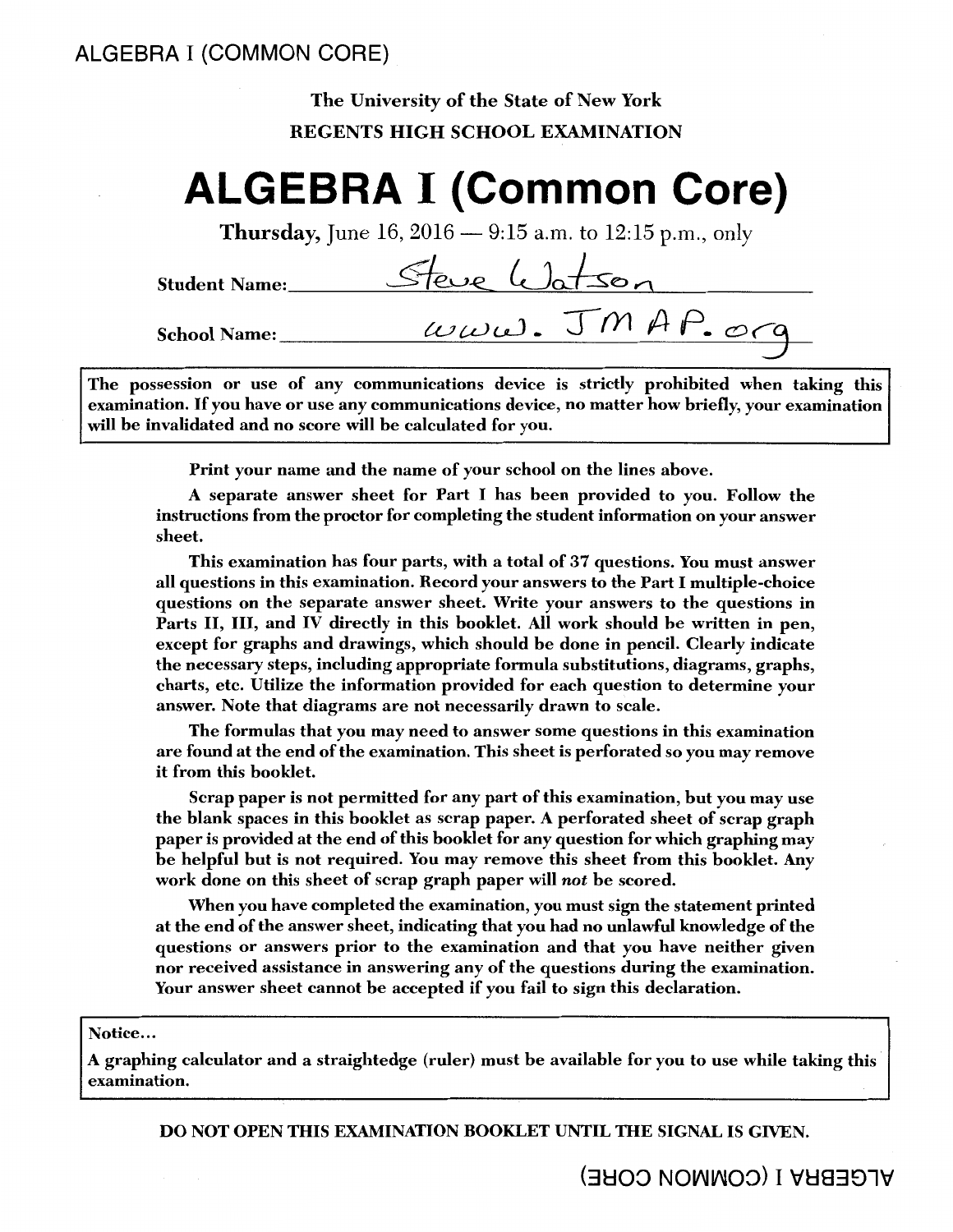## Part I

Answer all 24 questions in this part. Each correct answer will receive 2 credits. No partial credit will be allowed. Utilize the information provided for each question to determine your answer. Note that diagrams are not necessarily drawn to scale. For each statement or question, choose the word or expression that, of those given, best completes the statement or answers

the question. Record your answers on your separate answer sheet. [48]  
\nD. P1e 
$$
c
$$
  $c$   $c$   $b$   $c$   
\n1 The expression  $x^4 - 16$  is equivalent to  
\n(1)  $(x^2 + 8)(x^2 - 8)$   
\n(2)  $(x^2 - 8)(x^2 - 8)$   
\n(3)  $(x^2 + 4)(x^2 - 4)$   
\n(4)  $(x^2 - 4)(x^2 - 4)$   
\n(5)  $(x - 4)(x - 4)$   
\n(6)  $(x - 4)(x - 4)$   
\n(7)  $(x - 4)(x - 4)$   
\n(8)  $(x - 4)(x - 4)$   
\n(9)  $(x - 4)(x - 4)$   
\n(1)  $6x^5 + x^4 + (x^2 - 4)$   
\n(1)  $6x^5 + x^4 + (x^2 - 4)$   
\n(2)  $7x^6 - 6x^4 + (x^3 - 4)$   
\n(3)  $6x^6 - x^5 + x^6$   
\n(4)  $7x^5 + 2x^2 + 6$   
\n(5)  $6x^3 + x^5 + (x^2 - 4)$   
\n(6)  $x^5 + x^4 + (x^2 - 4)$   
\n(7)  $6x^5 + x^4 + (x^2 - 4)$   
\n(8)  $6x^5 + x^5 + (x^3 - 4)$   
\n(9)  $6x^5 + x^5 + (x^3 - 4)$   
\n(10)  $6x^5 + x^4 + (x^3 - 4)$   
\n(2)  $7x^5 - 6x^4 + (x^3 - 4)$   
\n(3)  $6x^5 - x^5 + (x^3 - 4)$   
\n(4)  $7x^5 + 2x^2 + 6$   
\n(5)  $6x^3 + x^5 + (x^3 - 4)$   
\n(6)  $x^5 - 4x^4 + (x^3 - 4)$   
\n(7)  $6x^3 + 2x^2 + 6$   
\n(8)  $x^3 + 2x^2 +$ 

3 The table below shows the year and the number of households in a building that had high-speed broadband internet access.

| <b>Number of</b><br><b>Households</b> | 11   | 16 | 23                               | 33 | 42 | 47 |
|---------------------------------------|------|----|----------------------------------|----|----|----|
| Year                                  | 2002 |    | 2003   2004   2005   2006   2007 |    |    |    |

$$
M = \frac{y_2 - y_1}{x_2 - x_1}
$$

For which interval of time was the average rate of change the *smallest?* 

$$
\frac{(1) \ 2002 - 2004}{(2) \ 2003 - 2005} \frac{6}{8\sqrt{2}}
$$
\n
$$
(4) \ 2005 - 2007 = 7
$$
\n
$$
(1) \ m = \frac{23 - 11}{2004 - 2002} = \frac{12}{2} = 6
$$
\n
$$
(2) \ m = \frac{23 - 11}{2004 - 2002} = \frac{12}{2} = 6
$$
\n
$$
(3) \ 2004 - 2006 = 7\sqrt{2}
$$
\n
$$
(4) \ 2005 - 2007 = 7
$$
\n
$$
(5) \ m = \frac{42 - 23}{2006 - 2004} = \frac{19}{2} = 9\frac{1}{2}
$$

Algebra I (Common Core) - June '16  $[2]$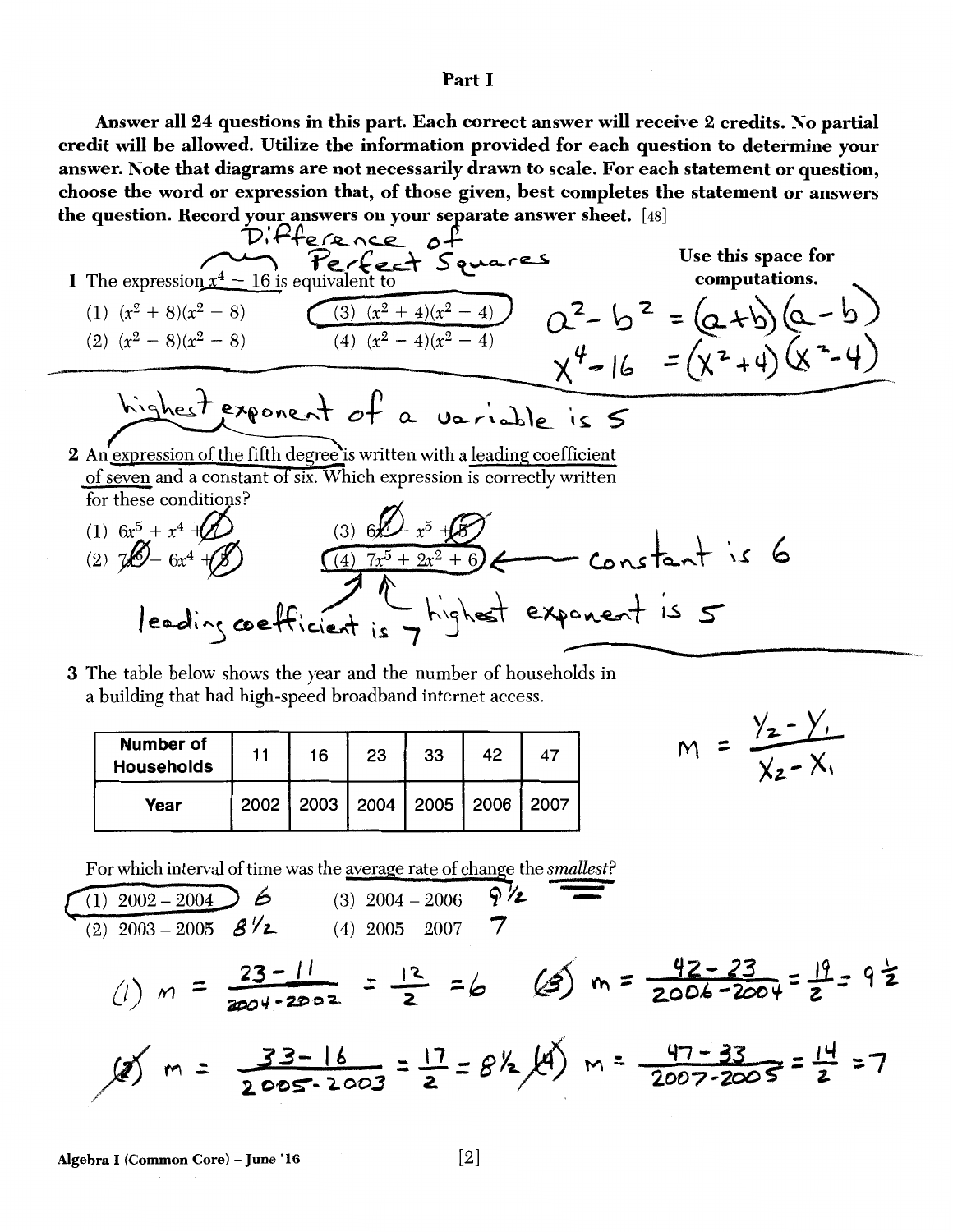4 The scatterplot below compares the number of bags of popcorn and the number of sodas sold at each performance of the circus over one week.



Popcorn Sales and Soda Sales

Which conclusion can be dray n from the scatterplot?

- (1) There is a megative correlation) between popcorn sales and soda sales
- There is a positive correlation between popcorn sales and soda sales.
- $(3)$  There is no correlation between popcorn sales and soda sales.
- (4) Buying popcorn causes people to buy soda.
- 5 The Celluloid Cinema sold 150 tickets to a movie. Some of these were child tickets and the rest were adult tickets. A child ticket cost \$7.75 and an adult ticket cost  $$10.25$ . If the cinema sold  $$1470$  worth of tickets, which system of equations could be used to determine how many adult tickets, *a,* and how many child tickets, *c,* were sold?

$$
(1) \quad a + c = 150
$$
\n
$$
(2) \quad a + c = [470]
$$
\n
$$
(3) \quad a + c = 150
$$
\n
$$
(4) \quad a + c = [470]
$$
\n
$$
(5) \quad a + c = 150
$$
\n
$$
(5) \quad a + c = 150
$$
\n
$$
(6) \quad a + c = [470]
$$
\n
$$
(7) \quad 7.75a + 10.25c = 150
$$

$$
15+
$$
 sentence  
\n $2+C=150$   
\n $2nd$  sentence  
\n $10.25a+7.75c=1470$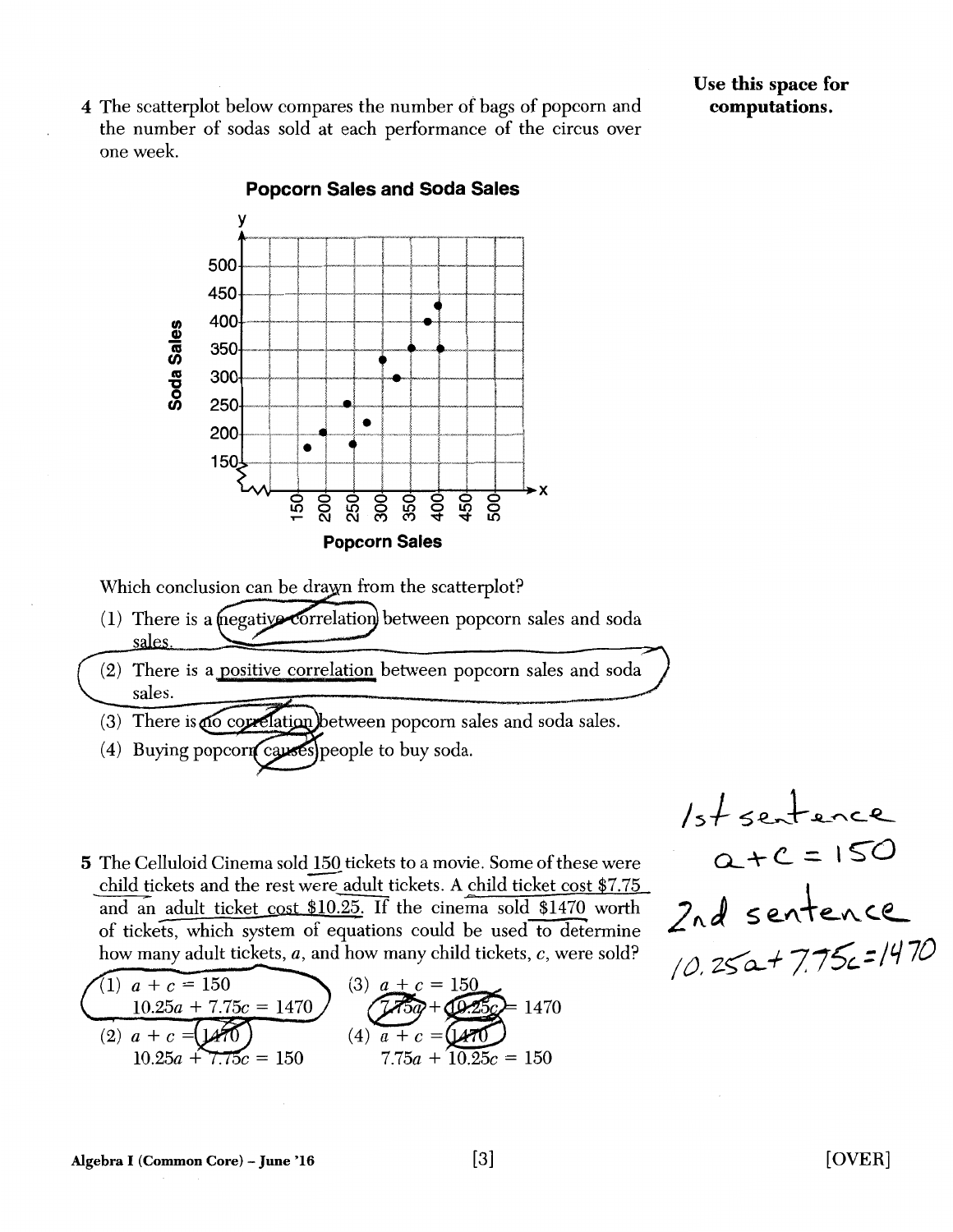Use this space for computations.

6 The tables below show the values of four different functions for given values of  $x$ .

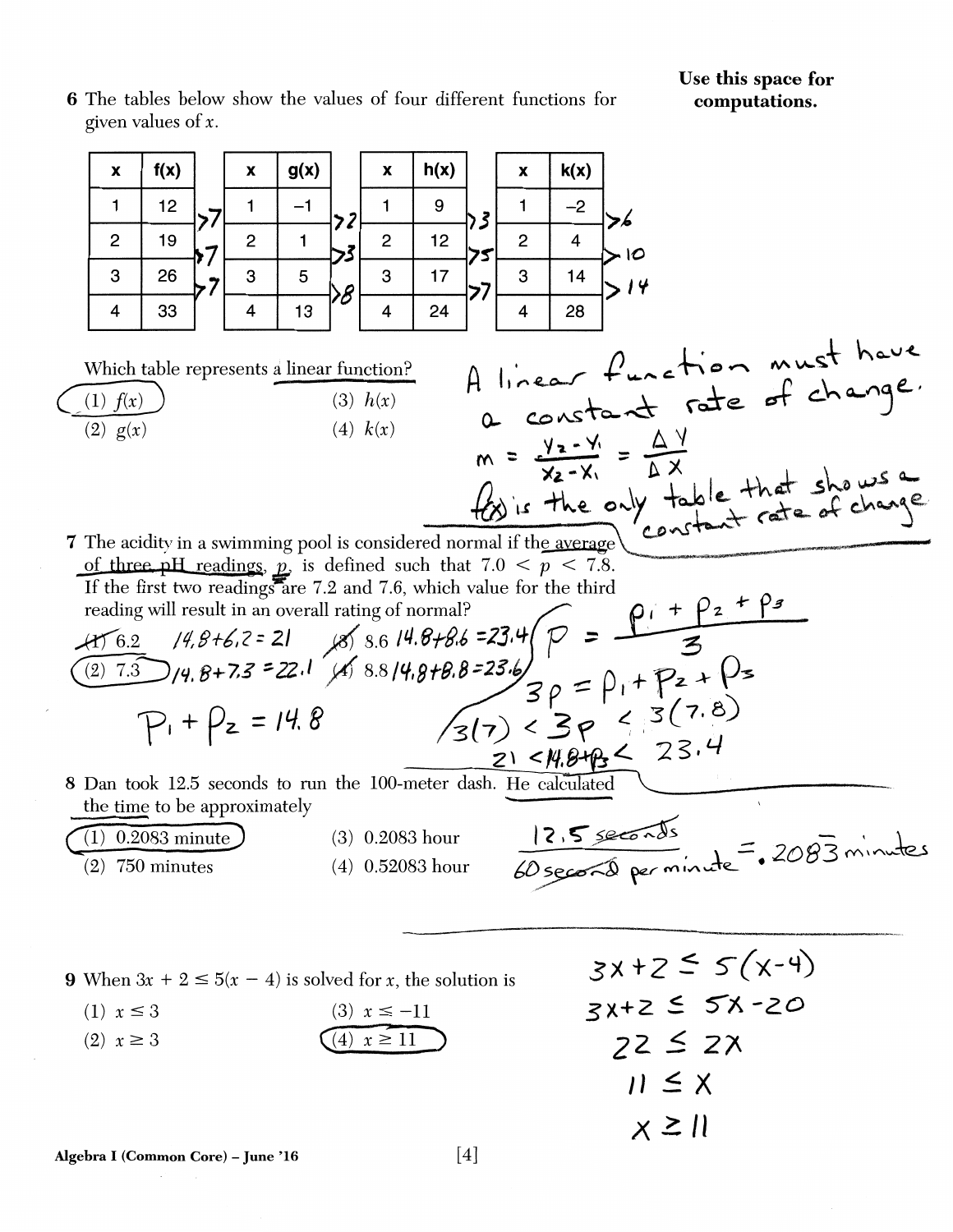

14 The growth of a certain organism can be modeled by t hours. Which function is approximately equivalent to  $C(t)$ ?

$$
C(t) = 10(1.029)^{24t}, \text{ where } C(t) \text{ is the total number of cells after } t \text{ hours. Which function is approximately equivalent to } C(t)?
$$
\n
$$
(1) \ C(t) = 240(.083)^{24t} \qquad \qquad \overbrace{\text{(3)} \ C(t) = 10(1.986)^t}^{\text{(3)} \ C(t) = 10(1.986)^t} \qquad \qquad \overbrace{\text{(4)} \ C(t) = 240(1.986)^{24}}^{\text{t}} \qquad \qquad \overbrace{\text{(4)} \ C(t) = 240(1.986)^{24}}^{\text{t}}
$$
\n
$$
(2) \ C(t) = 10(.083)^t \qquad \qquad (4) \ C(t) = 240(1.986)^{24} \qquad \qquad \overbrace{\text{(4)}} = 10(1.029)^{24} \qquad \qquad \overbrace{\text{(5)}} = 10(1.029)^{24} \qquad \qquad \overbrace{\text{(6)}} = 10(1.029)^{24} \qquad \qquad \overbrace{\text{(7)}} = 10(1.029)^{24} \qquad \qquad \overbrace{\text{(8)}} = 10(1.029)^{24} \qquad \qquad \overbrace{\text{(9)}} = 10(1.029)^{24} \qquad \qquad \overbrace{\text{(10)}} = 10(1.029)^{24} \qquad \qquad \overbrace{\text{(11)}} = 10(1.029)^{24} \qquad \qquad \overbrace{\text{(12)}} = 10(1.029)^{24} \qquad \qquad \overbrace{\text{(13)}} = 10(1.029)^{24} \qquad \qquad \overbrace{\text{(14)}} = 10(1.029)^{24} \qquad \qquad \overbrace{\text{(15)}} = 10(1.029)^{24} \qquad \qquad \overbrace{\text{(16)}} = 10(1.029)^{24} \qquad \qquad \overbrace{\text{(17)}} = 10(1.029)^{24} \qquad \qquad \overbrace{\text{(18)}} = 10(1.029)^{24} \qquad \qquad \overbrace{\text{(19)}} = 10(1.0
$$

$$
1.029^{24} = 1.985953129
$$

[OVER]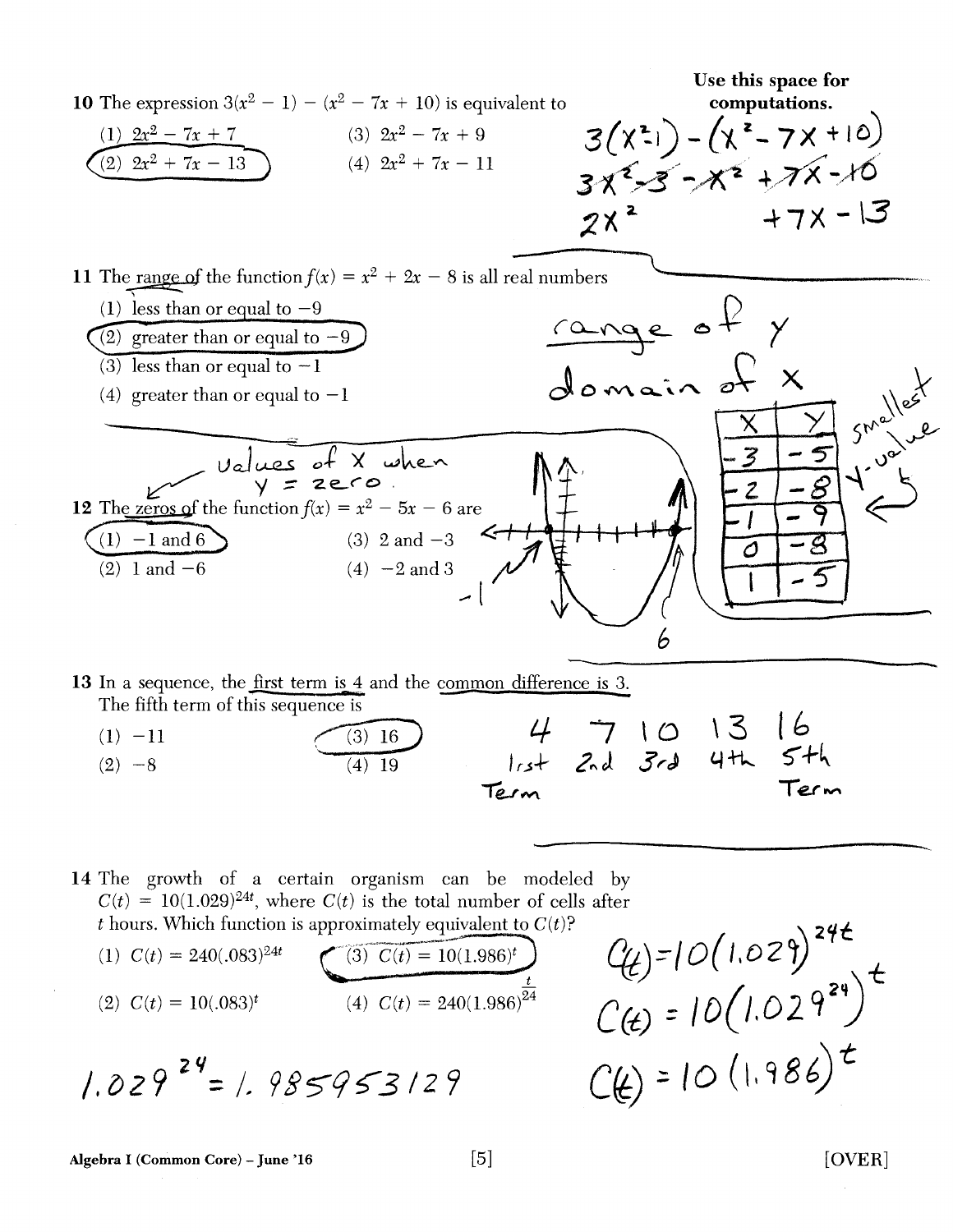## Use this space for computations.

15 A public opinion poll was taken to explore the relationship between age and support for a candidate in an election. The results of the poll are summarized in the table below.

~  $\frac{3}{21-40}$  30  $\frac{7}{12}$  12 8  $\frac{1}{8}$  Total = 30 +12+8 = 50 Age For Against No Opinion ≫ 41-60 20 40 15 Over 60 | 25 | 35 | 15  $\boldsymbol{\Lambda}$  $30~^{+10}$ What percent of the  $\underline{21-40}$  age group was for the candidate?<br>
(1) 15 (3) 40  $\sqrt{50}$  fotal (2) 25  $(4)$  60  $(4)$  $\frac{30}{50} = \frac{X}{100}$  $x=60$ 16 Which equation and ordered pair represent the correct vertex form and vertex for  $j(x) = x^2 - 12x + 7$ ?<br>(A)  $j(x) = (x - 6)^2 + 43$ ,  $\underbrace{(6,43)}$  $(f)$   $j(x) = (x - 6)^2 + 43,$   $(6.43)$ ingraphing and  $\frac{1}{2}$   $j(x) = (x - 6)^2 + 43, \quad -6, \overline{43}$ (3)  $j(x) = (x - 6)^2 - 29$ , find vertex.  $\overline{(4)}$   $\overline{j(x)} = (x - 6)^2 - 29$ , Elininate wrong Step  $z$ the vertex has answers. coordinates (6,-29).

17 A student invests \$500 for 3 years in a savings account that earns 4% interest per year. No further deposits or withdrawals are made during this time. Which statement does *not* yield the correct balance in the account at the end of 3 years?

$$
(1) 500(1.04)^3 = 562.432
$$
  
\n
$$
(2) 500(1 - .04)^3 = 442.368
$$
  
\n
$$
(3) 500(1 + .04)(1 + .04)(1 + .04) = 562.432
$$
  
\n
$$
(4) 500 + 500(.04) + 520(.04) + 540.8(.04) = 562.432
$$

 $A = P(1+r)^t$  $A=500(1+.04)$  $A=500(1.04)^{3}$  $A = 500 (1.04)(1.04)(0.04)$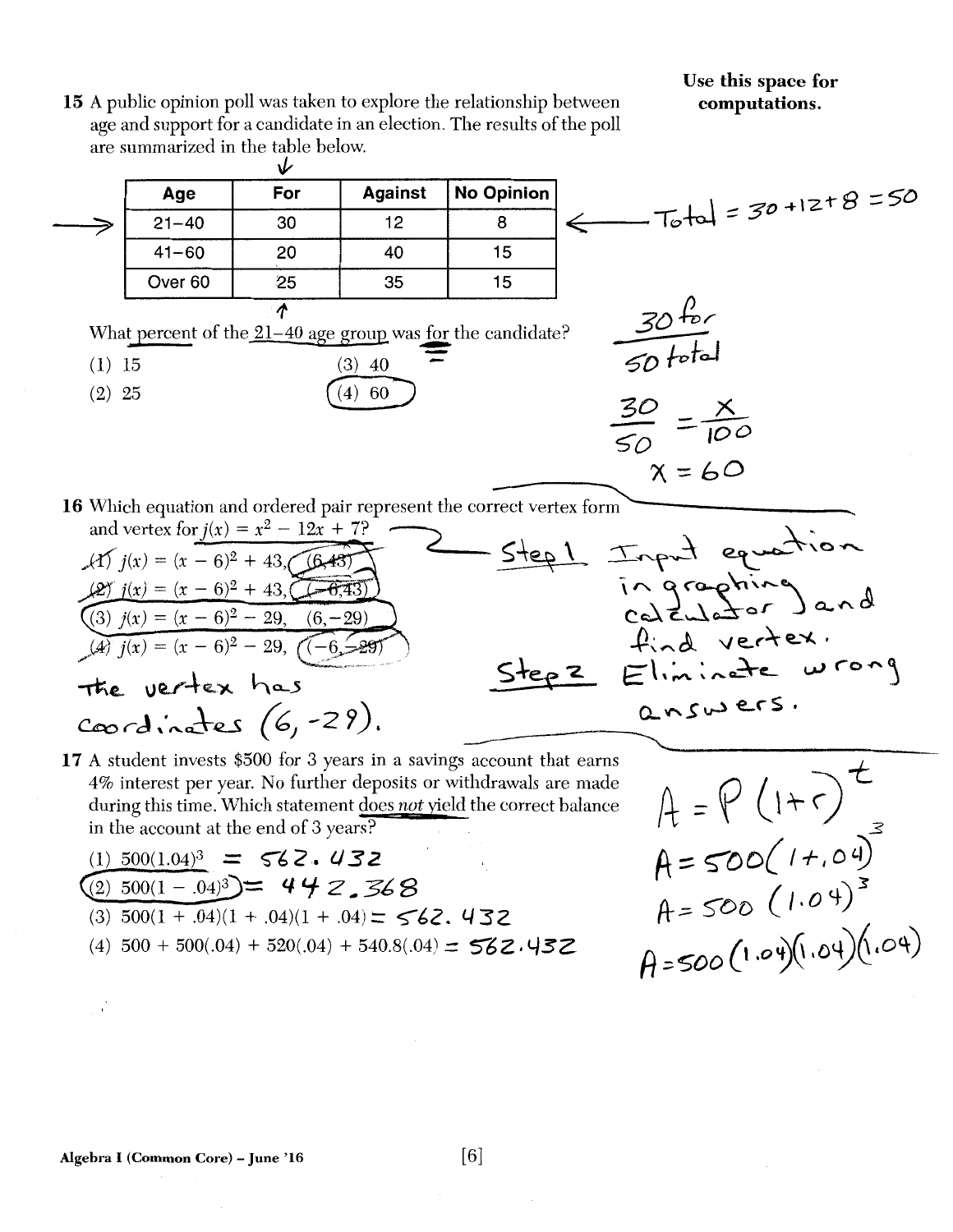$I = \text{value}$   $Y$ 

Use this space for computations.

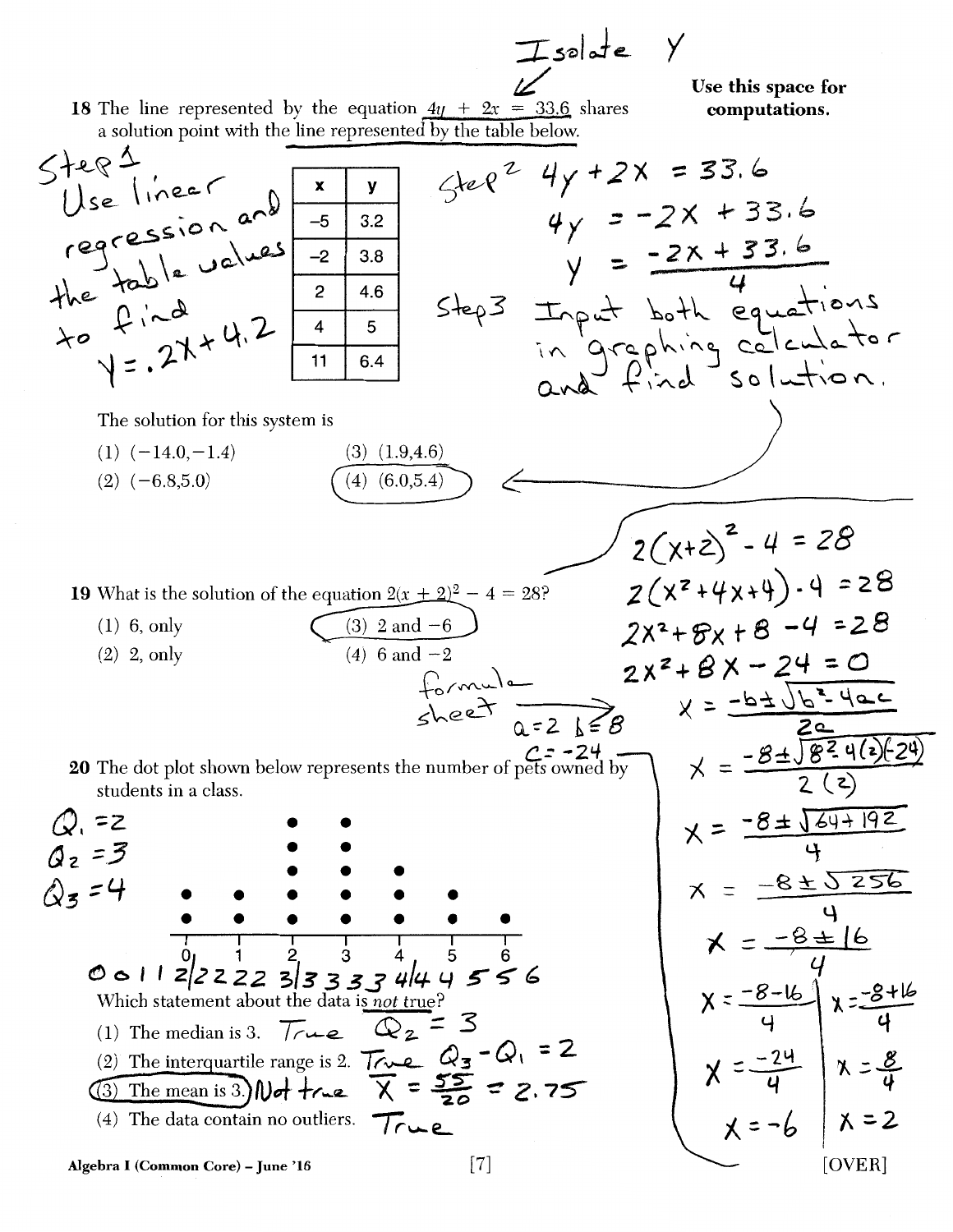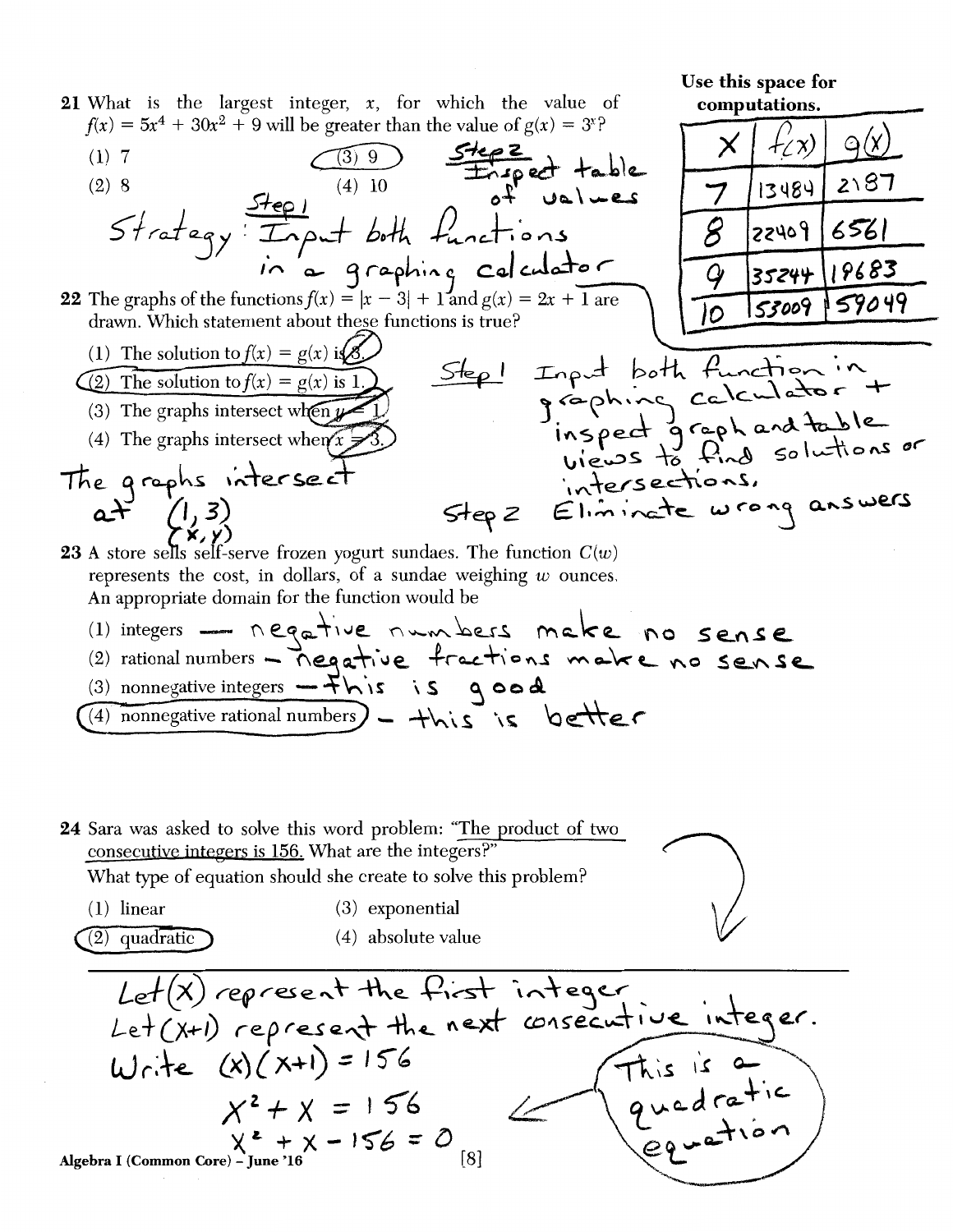### Part II

Answer all 8 questions in this part. Each correct answer will receive 2 credits. Clearly indicate the necessary steps, including appropriate formula substitutions, diagrams, graphs, charts, etc. Utilize the information provided for each question to determine your answer. Note that diagrams are not necessarily drawn to scale. For all questions in this part, a correct numerical answer with no work shown will receive only 1 credit. All answers should be written in pen, except for graphs and drawings, which should be done in pencil. [16]

25 Given that 
$$
f(x) = 2x + 1
$$
, find  $g(x)$  if  $g(x) = 2[f(x)]^2 - 1$   
\n
$$
g(x) = 2(2x+1)^2 - 1
$$
\n
$$
g(x) = 2(4x^2 + 4x + 1) - 1
$$
\n
$$
g(x) = 8x^2 + 8x + 2 - 1
$$
\n
$$
g(x) = 8x^2 + 8x + 2 - 1
$$

**26** Determine if the product of  $3\sqrt{2}$  and  $8\sqrt{18}$  is rational or irrational. Explain your answer.

$$
\frac{3\sqrt{2} \cdot 8\sqrt{2} \cdot \sqrt{18}}{24 \cdot \sqrt{36}} \underbrace{118 \text{ These}}_{74 \cdot 6} \underbrace{118 \text{ The product is} \atop 144 \text{ car be expressed} \atop 0.5 \text{ the left, which is a} \atop 0.5 \text{ the right, which is a} \atop 0.6 \text{ the integer } s.}
$$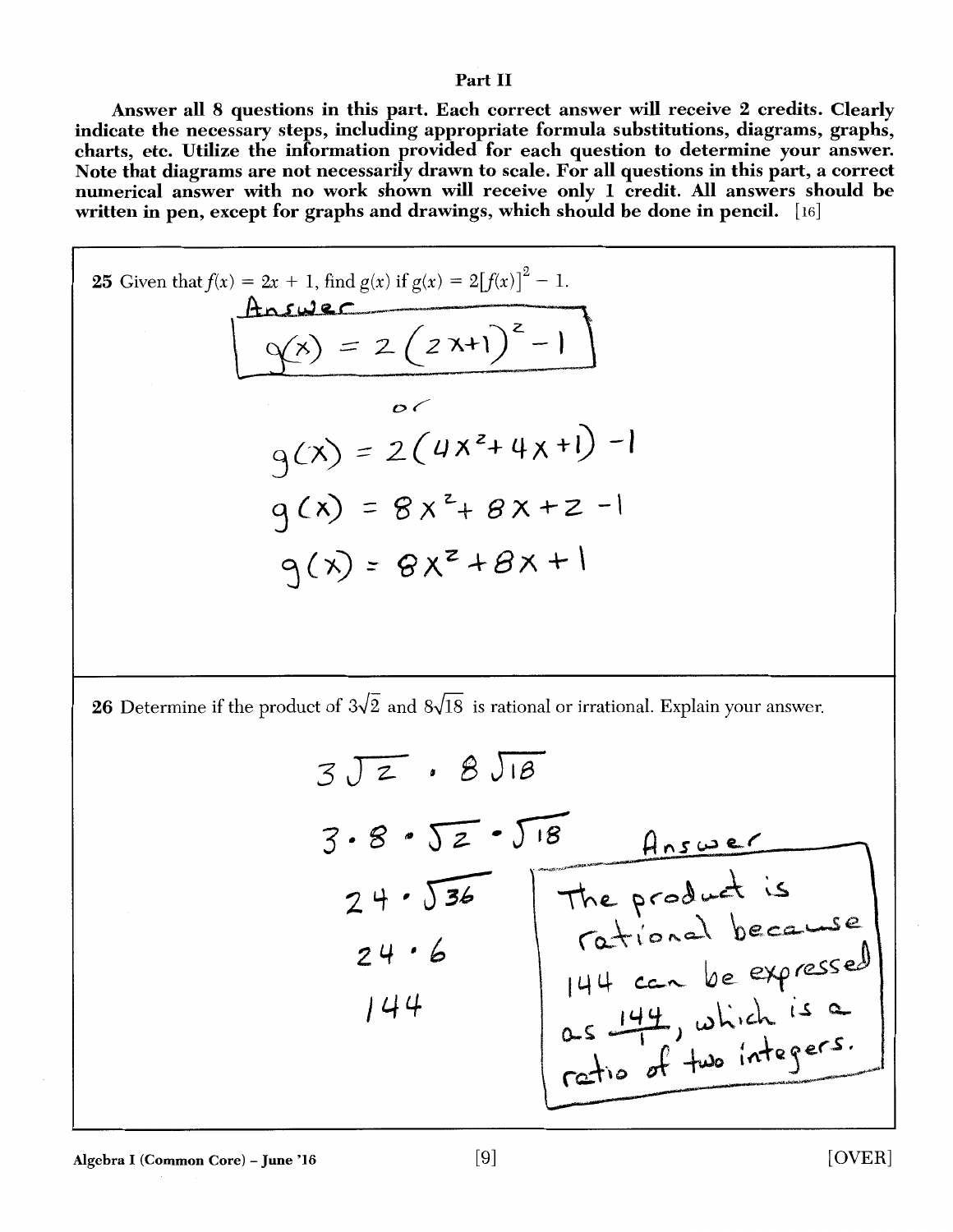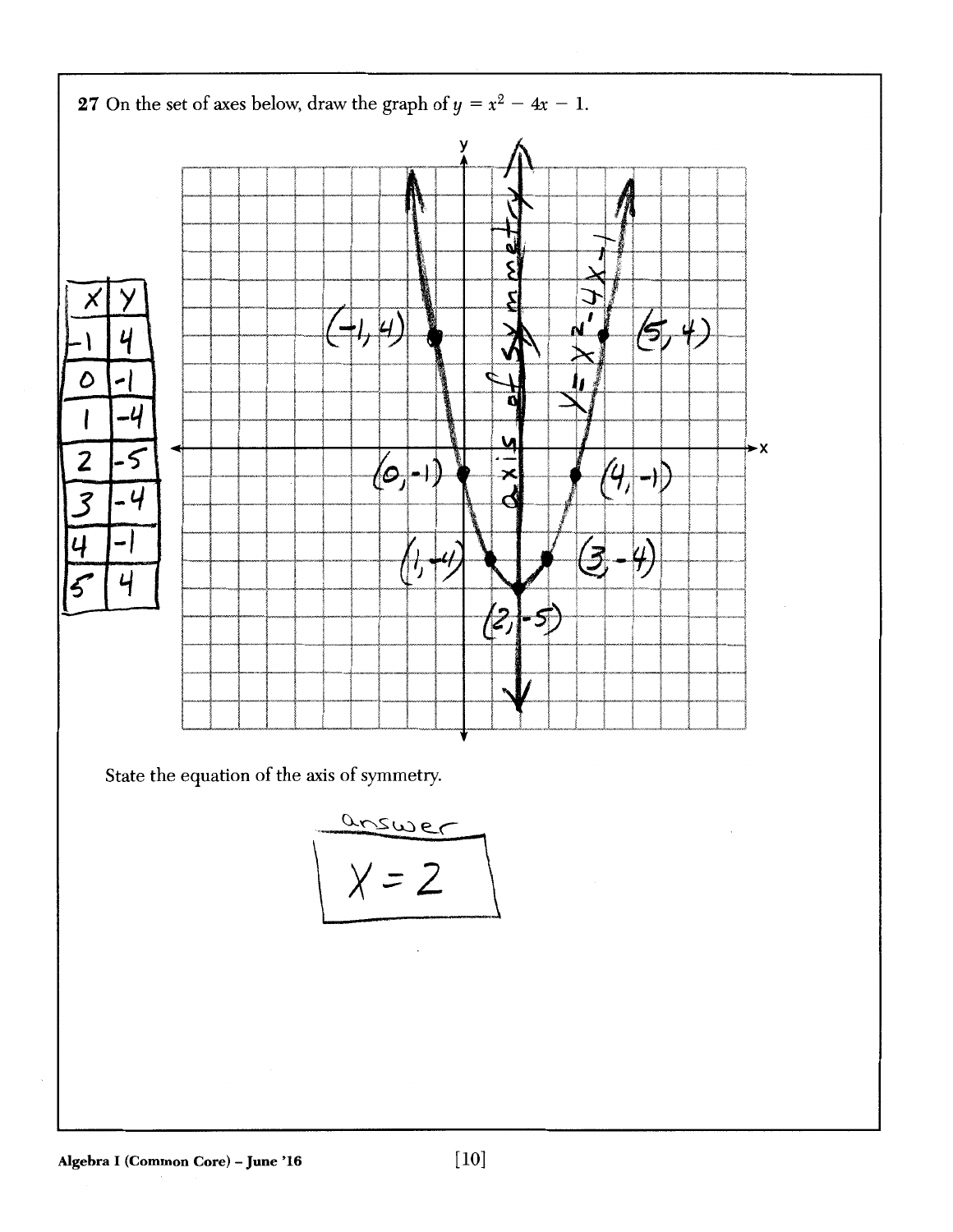28 Amy solved the equation  $2x^2 + 5x - 42 = 0$ . She stated that the solutions to the equation were  $\frac{7}{2}$  and -6. Do you agree with Amy's solutions? Explain why or why not.

Algebra 1 (Common Core) – june

 $D^{\alpha\lambda\gamma}$ skrod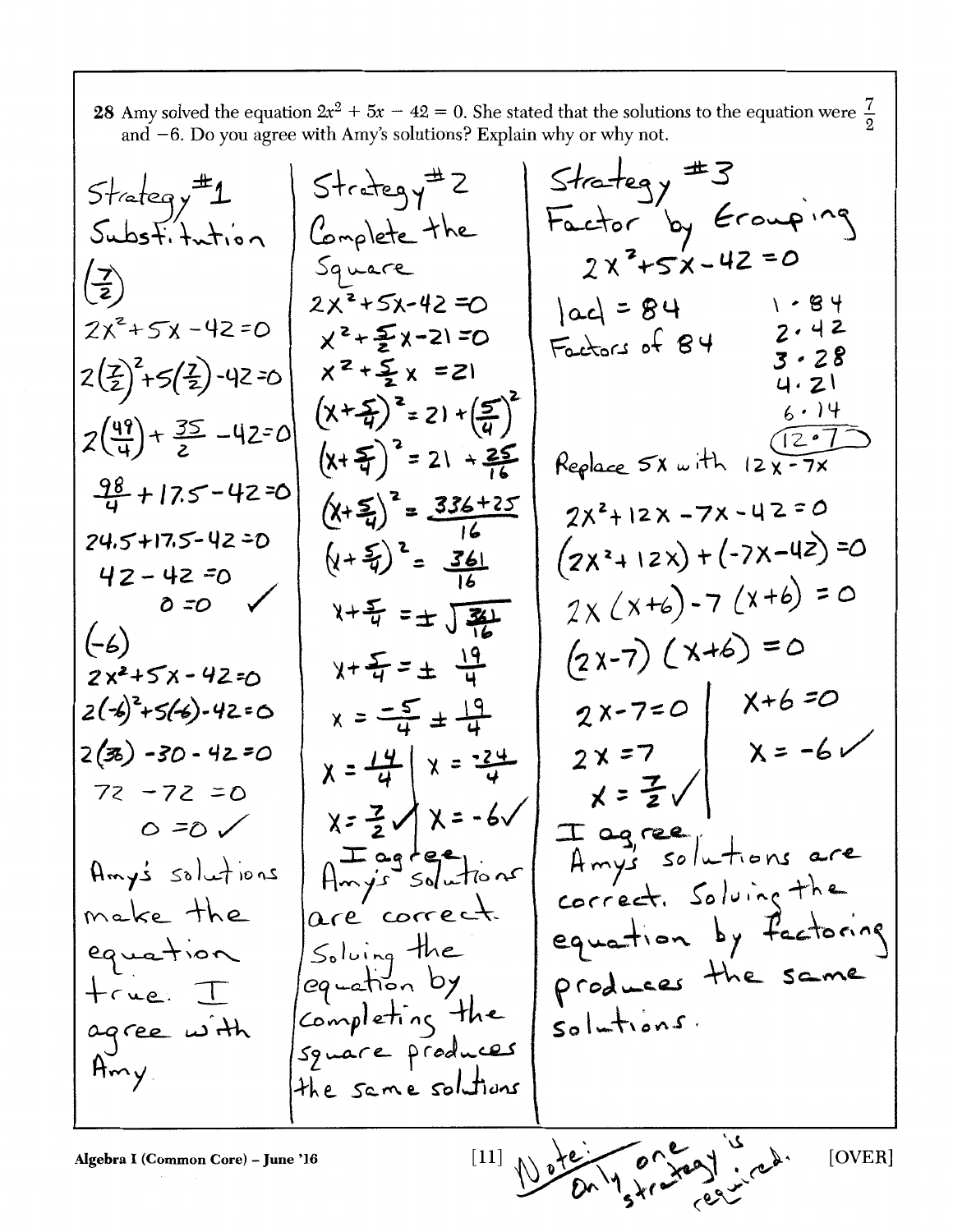| the line that passes through the points (-3,4) and (6,1). Sue wrote $y - 4 = -\frac{1}{3}(x + 3)$ and Kathy<br>wrote $y = -\frac{1}{3}x + 3$ . Justify why both students are correct.<br>$KaHy$ $(Yz)$<br>Sue(Y)<br>$y-4 = -\frac{1}{3}(x+3)$<br>$y_{z} = -\frac{1}{7}x + 3$<br>$y = -\frac{1}{3}(x+3)+4$<br>Input both equations in a graphing<br>calculator and inspect the graphs and<br>tabbles<br>$Y_{z}$<br>3<br>3<br>D<br>$\overline{z}$<br>$\overline{\mathcal{Z}}$<br>3<br>Answer $\begin{array}{ c c c c c c c c }\n\hline\n\text{Answer} & \text{6} & \text{1} & \text{1} & \text{1} \\ \hline\n\end{array}$<br>Both students are correct, because the<br>graphs of both equations pass through |
|------------------------------------------------------------------------------------------------------------------------------------------------------------------------------------------------------------------------------------------------------------------------------------------------------------------------------------------------------------------------------------------------------------------------------------------------------------------------------------------------------------------------------------------------------------------------------------------------------------------------------------------------------------------------------------------------------------|
|                                                                                                                                                                                                                                                                                                                                                                                                                                                                                                                                                                                                                                                                                                            |
|                                                                                                                                                                                                                                                                                                                                                                                                                                                                                                                                                                                                                                                                                                            |
|                                                                                                                                                                                                                                                                                                                                                                                                                                                                                                                                                                                                                                                                                                            |
|                                                                                                                                                                                                                                                                                                                                                                                                                                                                                                                                                                                                                                                                                                            |
|                                                                                                                                                                                                                                                                                                                                                                                                                                                                                                                                                                                                                                                                                                            |
|                                                                                                                                                                                                                                                                                                                                                                                                                                                                                                                                                                                                                                                                                                            |
|                                                                                                                                                                                                                                                                                                                                                                                                                                                                                                                                                                                                                                                                                                            |
|                                                                                                                                                                                                                                                                                                                                                                                                                                                                                                                                                                                                                                                                                                            |
| the points (-3,4) and (6,1). The equations<br>describe the same relationship between<br>the X and y variables.                                                                                                                                                                                                                                                                                                                                                                                                                                                                                                                                                                                             |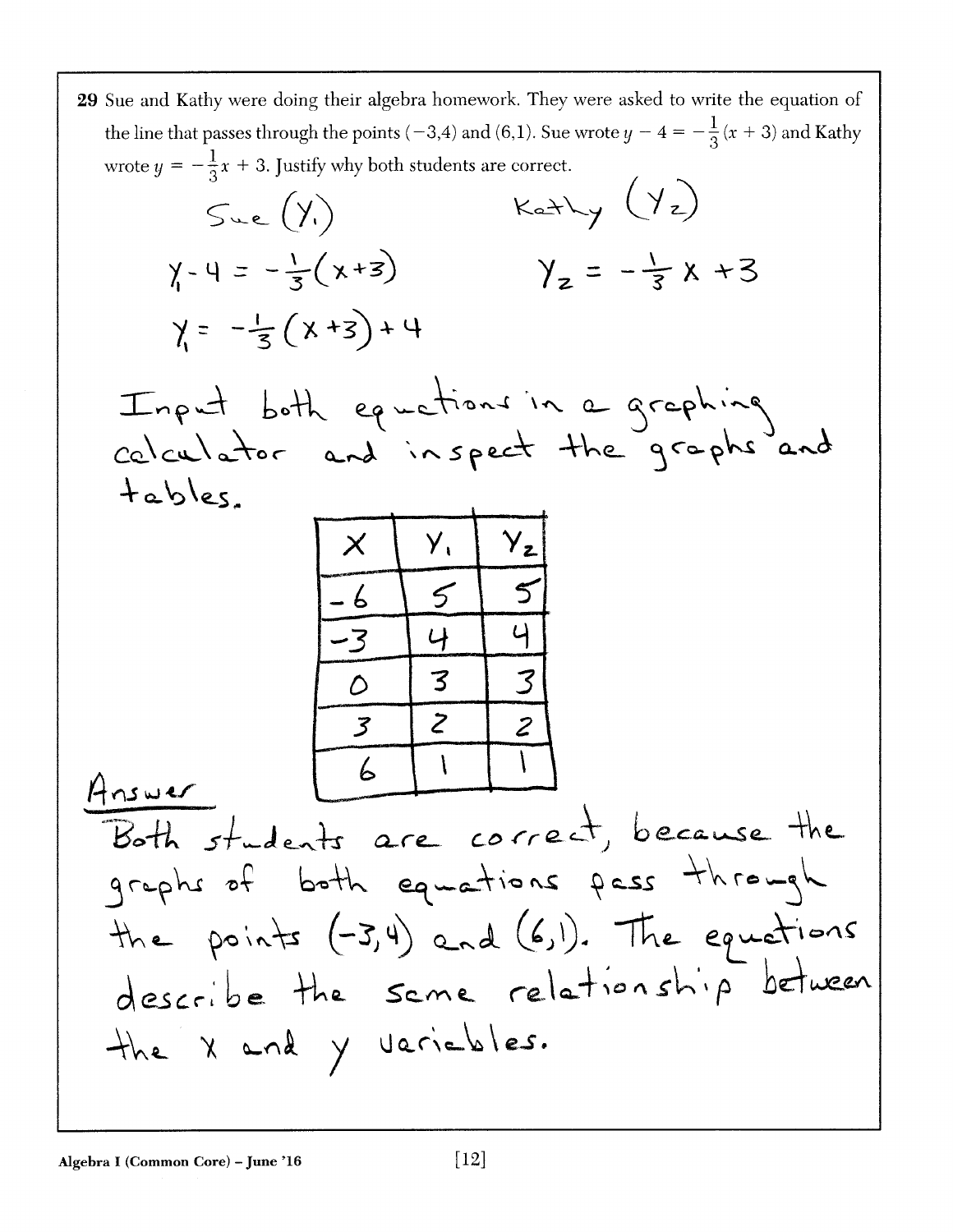30 During a recent snowstorm in Red Hook, NY, Jaime noted that there were 4 inches of snow on the ground at 3:00 p.m., and there were 6 inches of snow on the ground at 7:00 p.m.

If she were to graph these data, what does the slope of the line connecting these two points represent in the context of this problem?

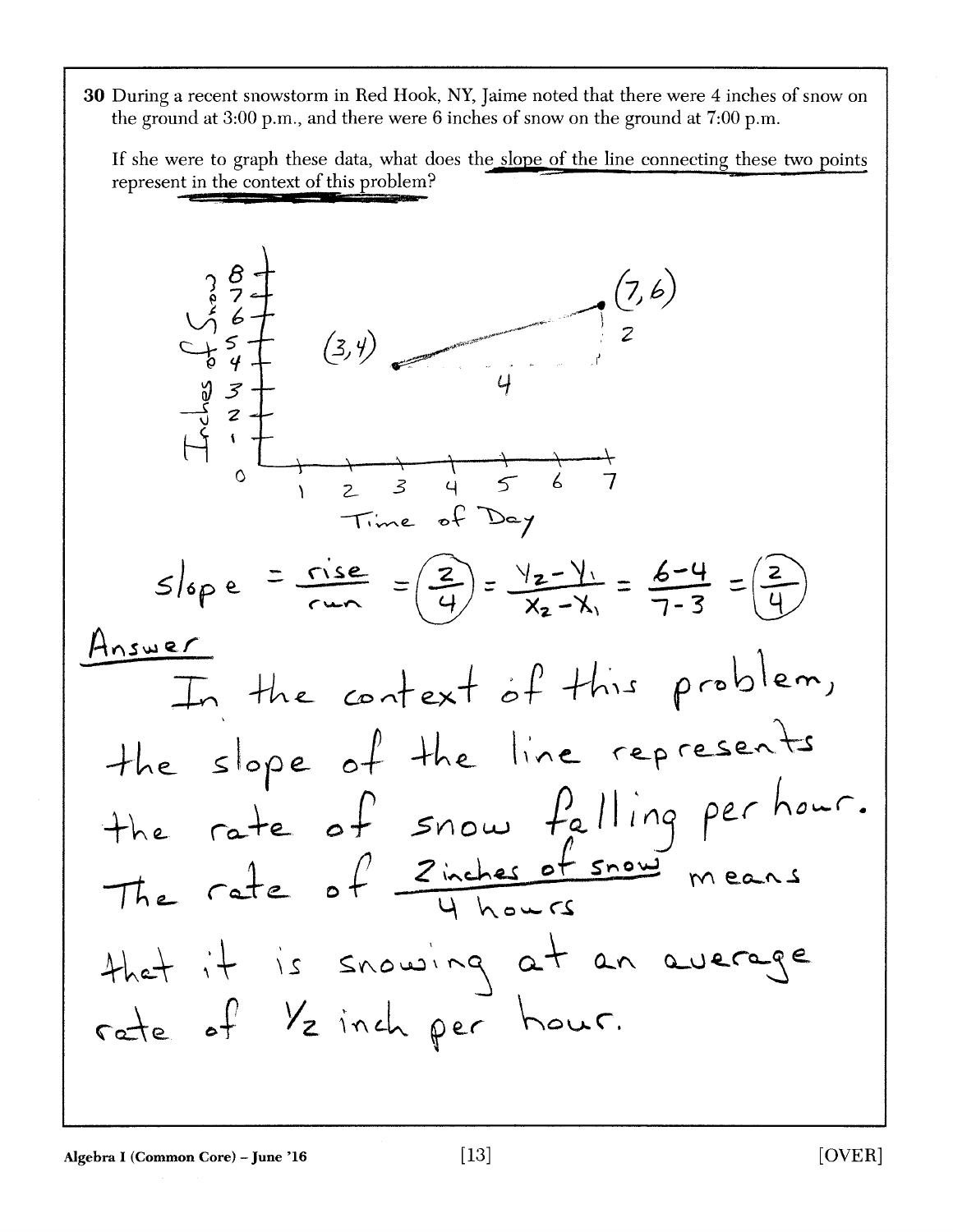31 The formula for the sum of the degree measures of the interior angles of a polygon is  $S = 180(n - 2)$ . Solve for *n*, the number of sides of the polygon, in terms of *S*.

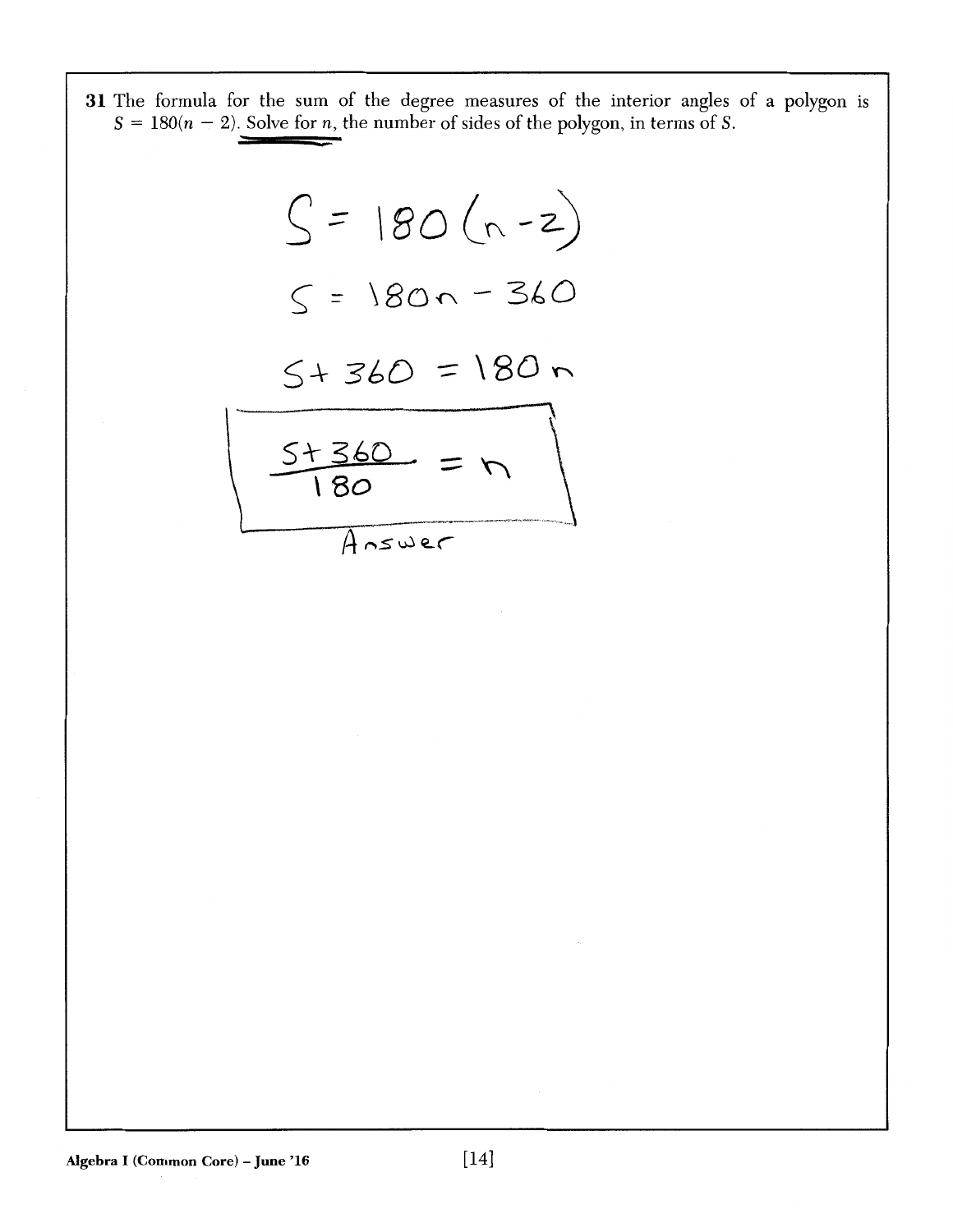**32** In the diagram below,  $f(x) = x^3 + 2x^2$  is graphed. Also graphed is  $g(x)$ , the result of a translation of  $f(x)$ .



Determine an equation of  $g(x)$ . Explain your reasoning.

$$
g(x) = x^{3} + 2x^{2} - 4
$$
  
  $f(x)$  has a y-intercept of 0.  
  $g(x)$  has a y-intercept of -4  
 Every point on  $f(x)$  shifts down 4 units  
 to create  $g(x)$ .

Algebra I (Common Core) – June '16  $[15]$  [OVER]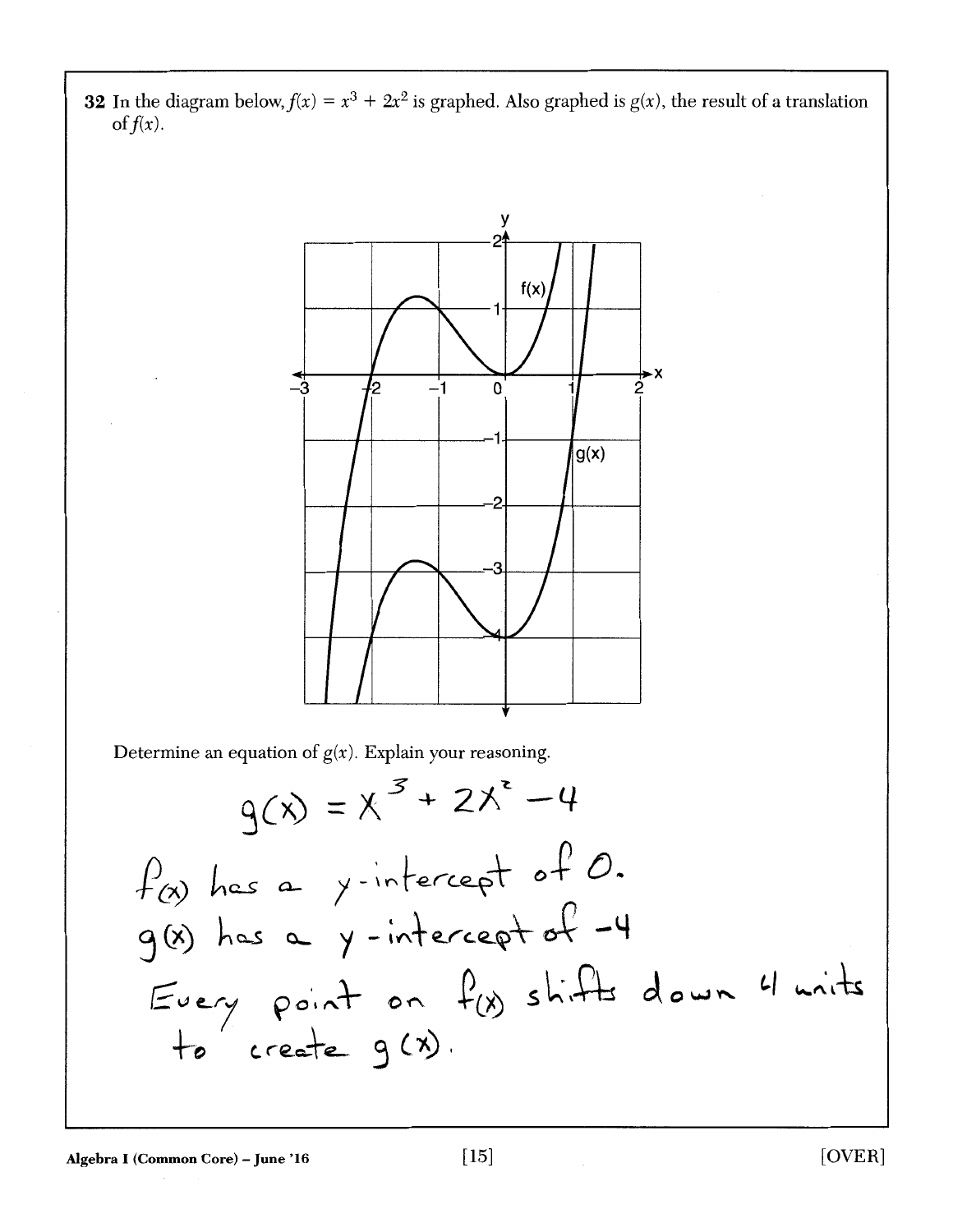#### Part III

Answer all 4 questions in this part. Each correct answer will receive 4 credits. Clearly indicate the necessary steps, including appropriate formula substitutions, diagrams, graphs, charts, etc. Utilize the information provided for each question to determine your answer. Note that diagrams are not necessarily drawn to scale. For all questions in this part, a correct numerical answer with no work shown will receive only 1 credit. All answers should be written in pen, except for graphs and drawings, which should be done in pencil. [16]

33 The height, H, in feet, of an object dropped from the top of a building after *t* seconds is given by  $H(t) = -16t^2 + 144.$ 

How many feet did the object fall between one and two seconds after it was dropped?

| Strategy - Imput the function rule in a graphing calculator. |  |
|--------------------------------------------------------------|--|
| $H_{0}$ = 128                                                |  |
| $H(z) = 80$<br>Answer                                        |  |
| $H_2-H_0 = 128 - 80 = 48$                                    |  |

Determine, algebraically, how many seconds it will take for the object to reach the ground.

$$
H(t) = -16t^{2} + 144
$$
\n
$$
0 = -16t^{2} + 144
$$
\n
$$
16t^{2} = 144
$$
\n
$$
t^{2} = \frac{144}{16}
$$
\n
$$
t^{2} = 9
$$
\n
$$
t = \pm 57
$$
\n
$$
t = \pm 3
$$
\n
$$
e^{i} = -3
$$
\n
$$
e^{i} = -3
$$
\n
$$
e^{i} = -3
$$
\n
$$
e^{i} = -3
$$
\n
$$
e^{i} = -3
$$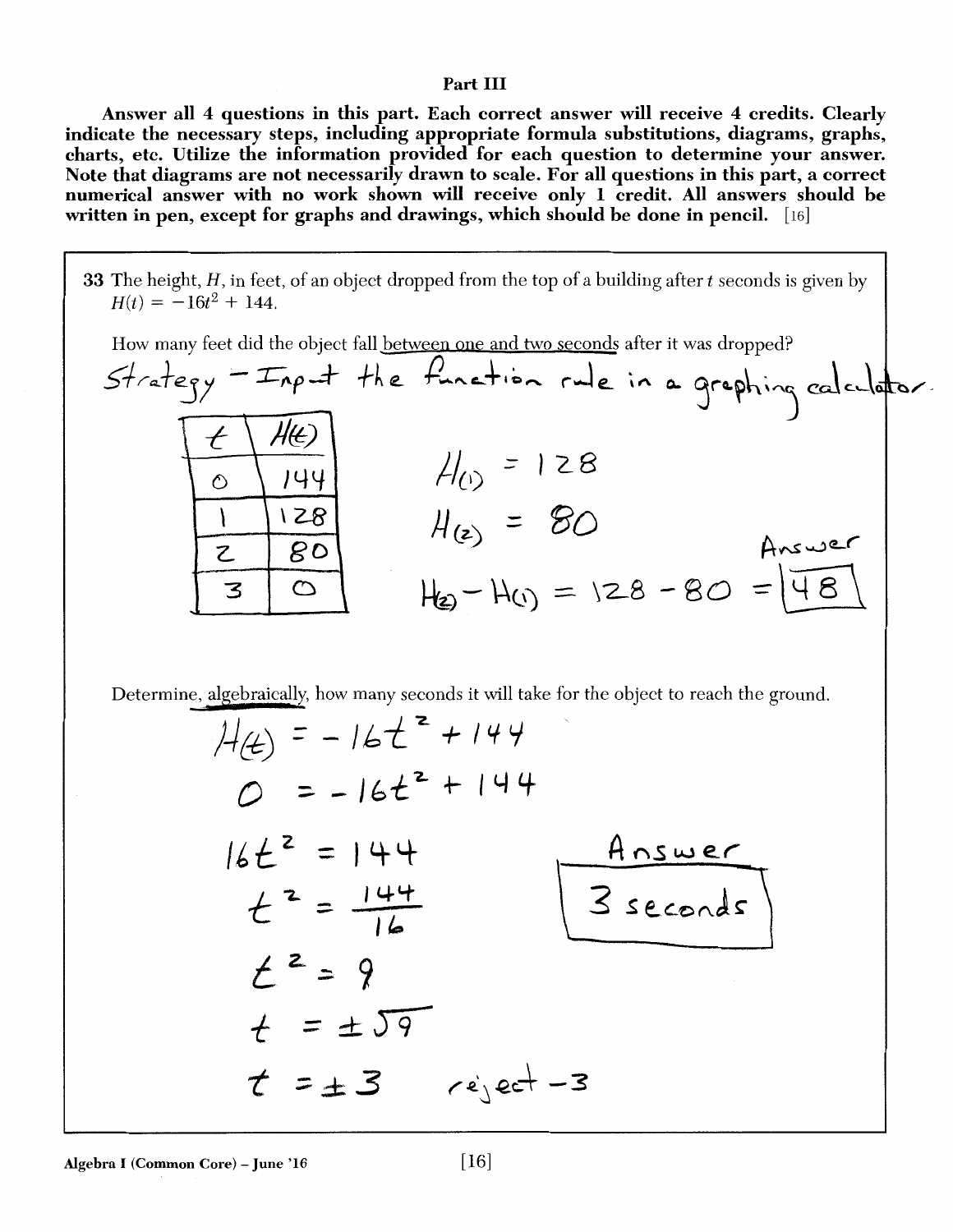

Algebra I (Common Core) - June '16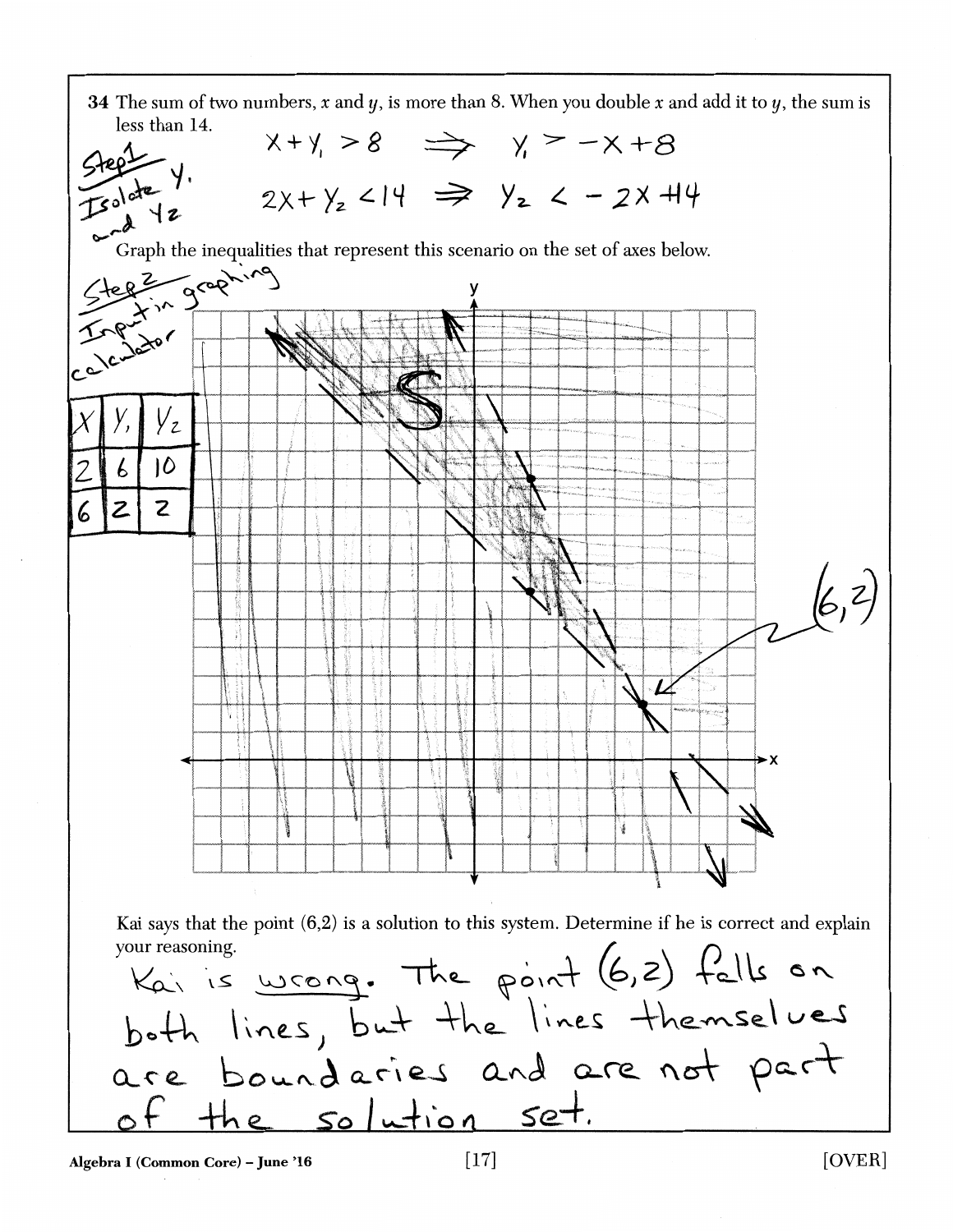35 An airplane leaves New York City and heads toward Los Angeles. As it climbs, the plane gradually increases its speed until it reaches cruising altitude, at which time it maintains a constant speed for several hours as long as it stays at cruising altitude. After flying for 32 minutes, the plane reaches cruising altitude and has flown 192 miles. After flying for a total of 92 minutes, the plane has flown a total of 762 miles.

Determine the speed of the plane, at cruising altitude, in miles per minute.

The distance between  $4$  and  $\overline{B}$  is 192 miles, minutes omin 192 min 762 min<br>The plane Plies K 570 miles 80 = X<br>between BandC 60 minutes 60 = X<br>at a speed of 9,5 miles perminute) Answer > X = 9.51 t c. speed of 9,5miles permisiste) Ans wer > X = 9.5miles<br>Write an equation to represent the number of miles the plane has flown, y, during x minutes at cruising altitude, only.  $=$  (this is  $\overline{BC}$  in the picture above)  $y = 9.5x$ <br>Le minute st crisin Assuming that the plane maintains its speed at cruising altitude, determine the total number of miles the plane has flown 2 hours into the flight. 2hours = 120 minutes  $y = 9.5x + 192$ <br>  $y = 9.5x + 192$ <br>
Distance flower and Distance flower before<br>
Distance flower a little  $y = 9.5(89) + 192$  $y = 836 + 192$ <br> $y = 1,028$  miles  $M$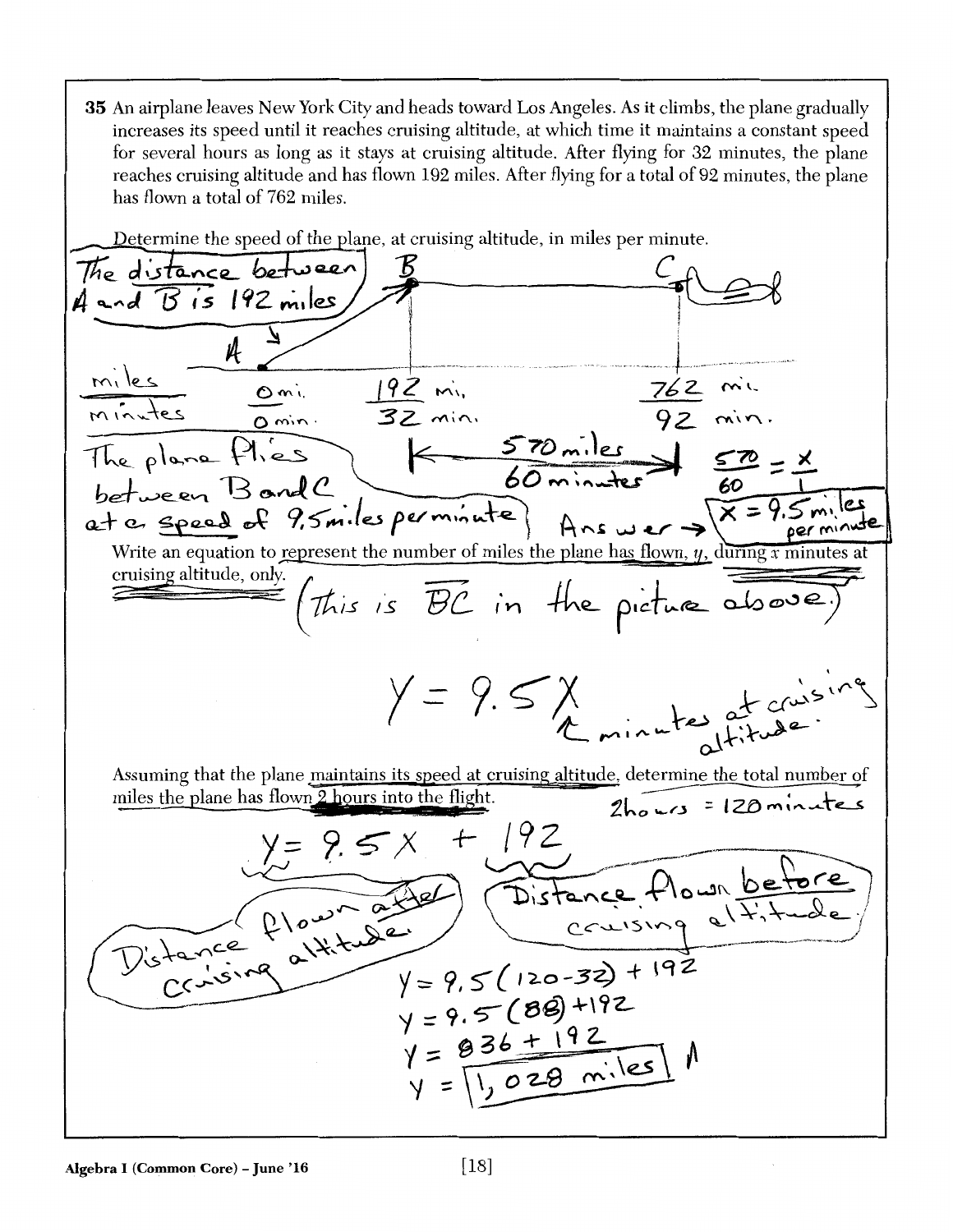